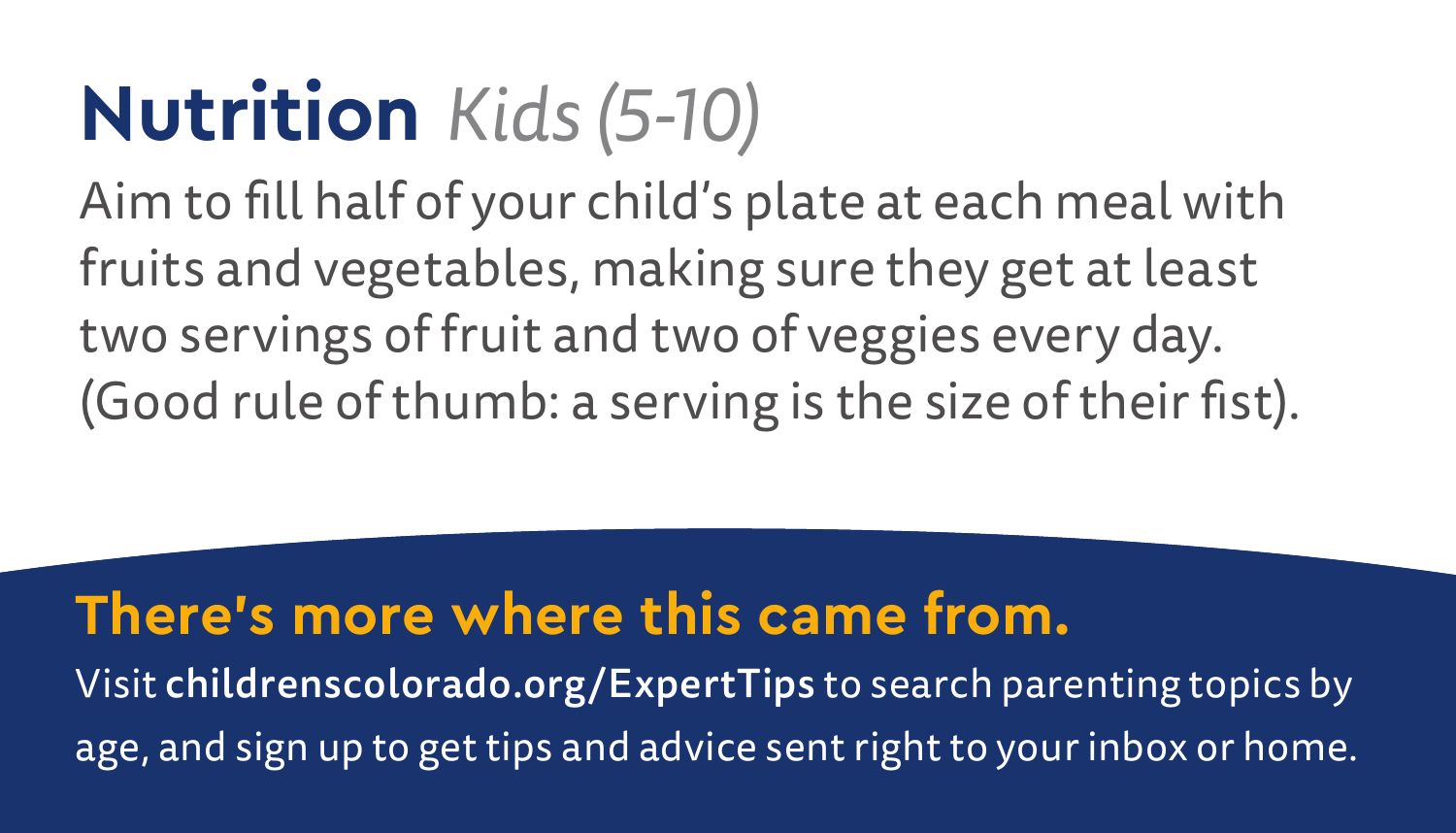## **Behavior** *Kids (5-10)*

Power struggles are common at this age. It might not seem practical, but think about how you might give them power in the moment of struggle. Offering choices can go a long way toward resolution, even if they're not getting what they want.

### **There's more where this came from.**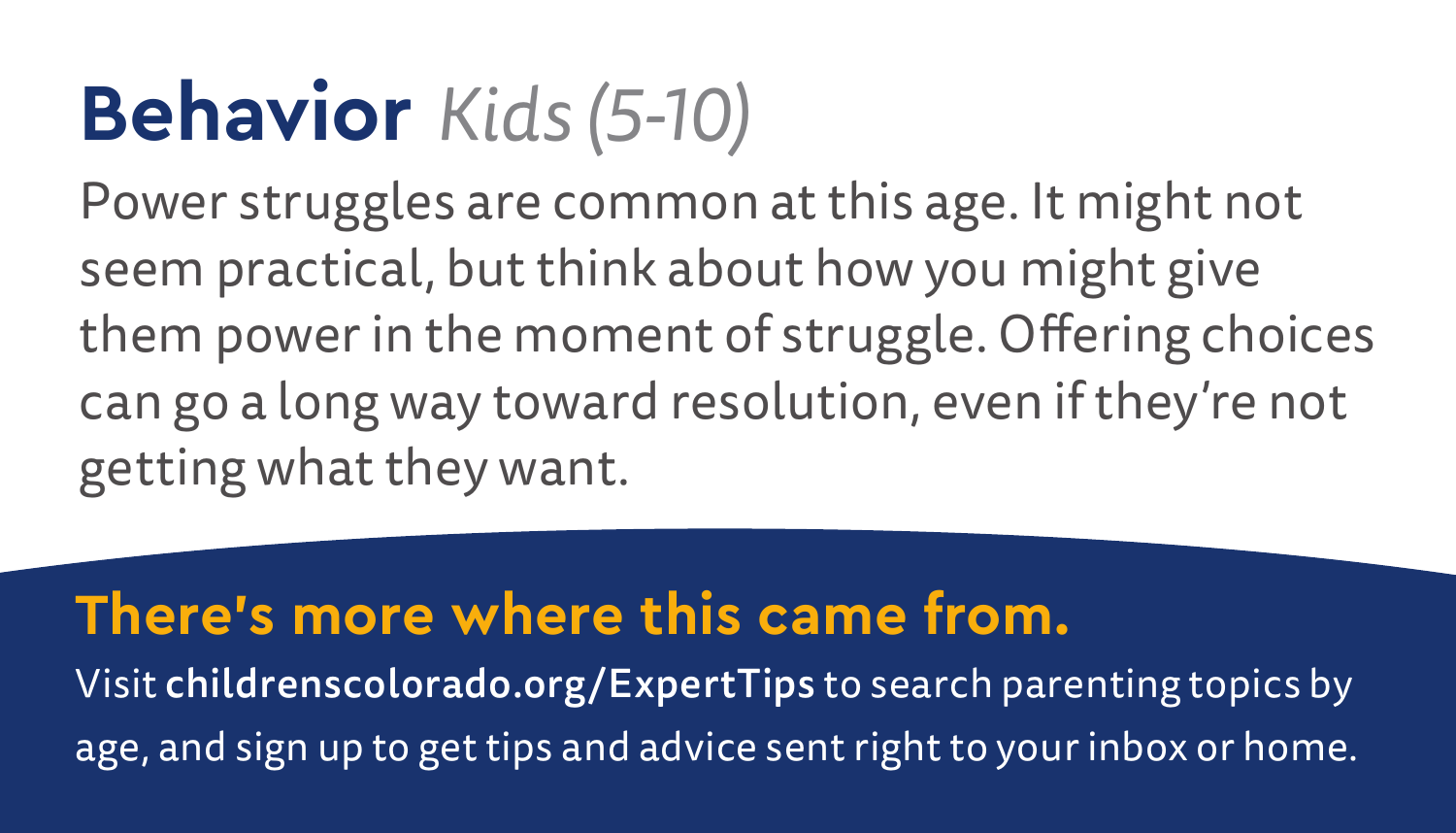## **Sleep** *Kids (5-10)*

To get good sleep, kids need good sleep hygiene: a cool, dark, quiet sleep environment; a consistent bedtime; and no electronics at least an hour before bedtime.

### **There's more where this came from.**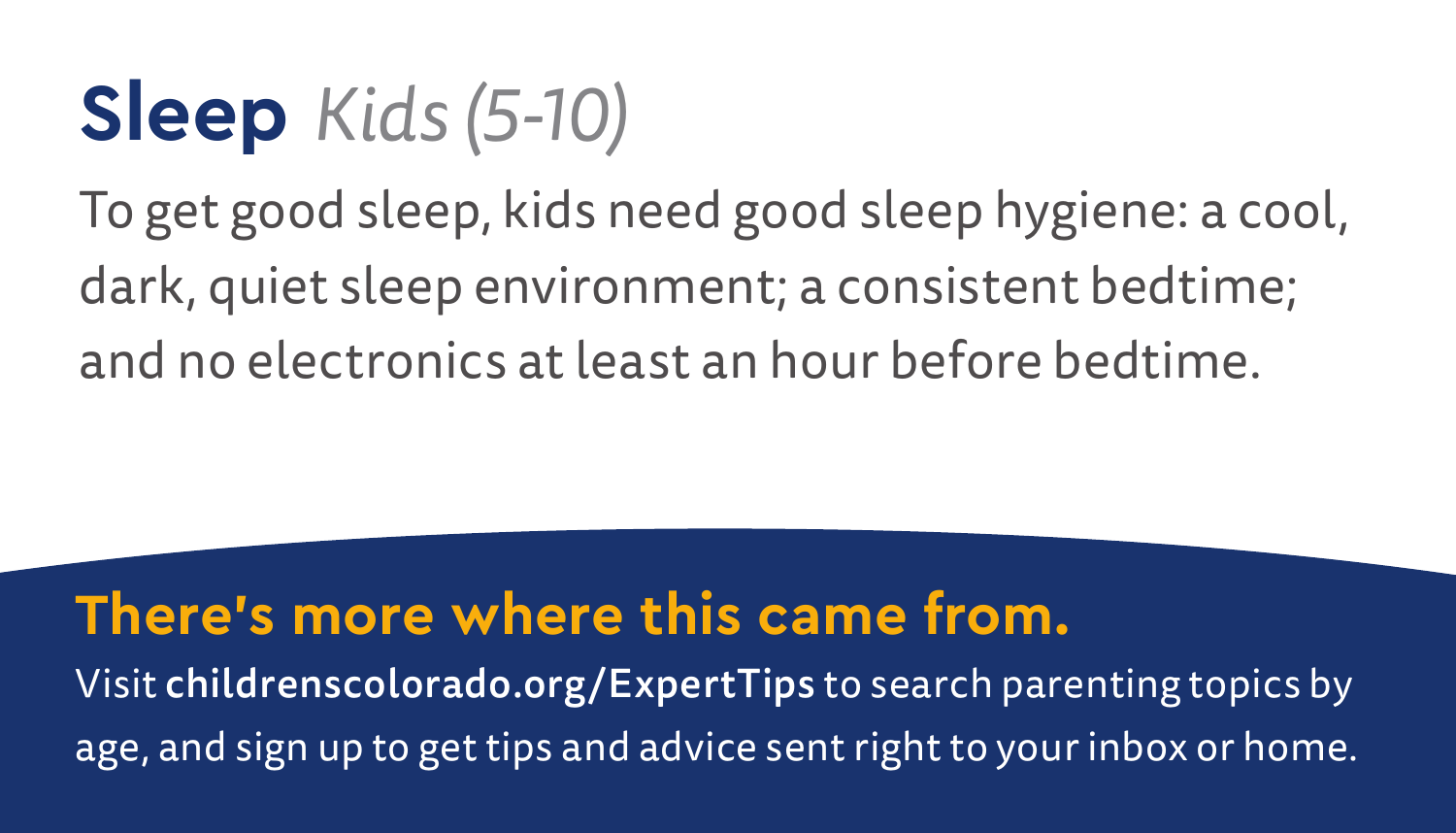## **Sports & Play** *Kids (5-10)*

Physical activity doesn't have to be organized sports. It can be whatever kids enjoy. Biking, swimming, walking, dancing, jumping rope — anything that keeps them moving.

### **There's more where this came from.**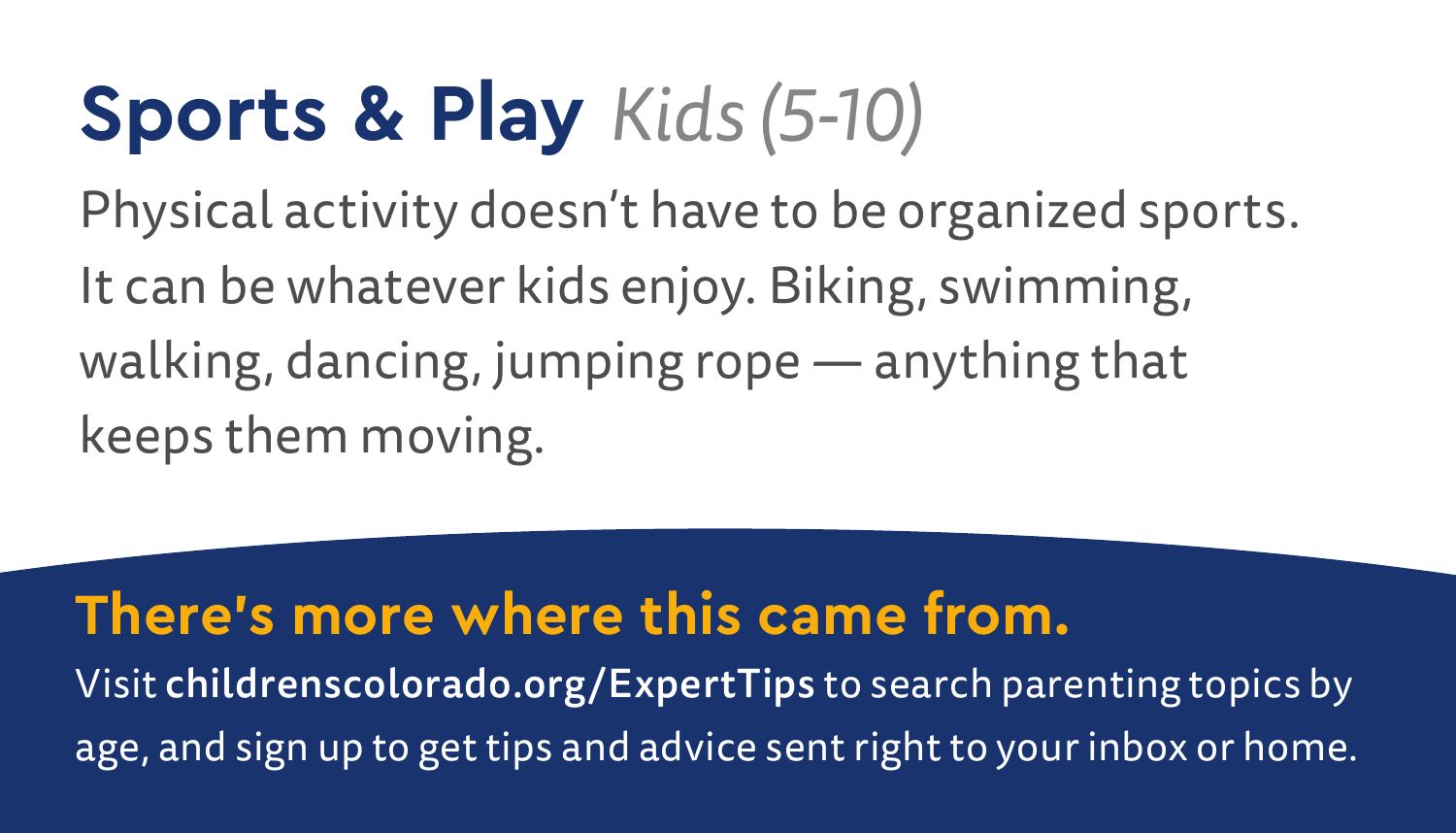# **Technology** *Kids (5-10)*

Though they might understand that what they see on TV isn't real, they lack the perspective to know that it doesn't reflect real life. Talk early and often about what kids are watching, and how it fits (or doesn't fit) with your family's values.

### **There's more where this came from.**